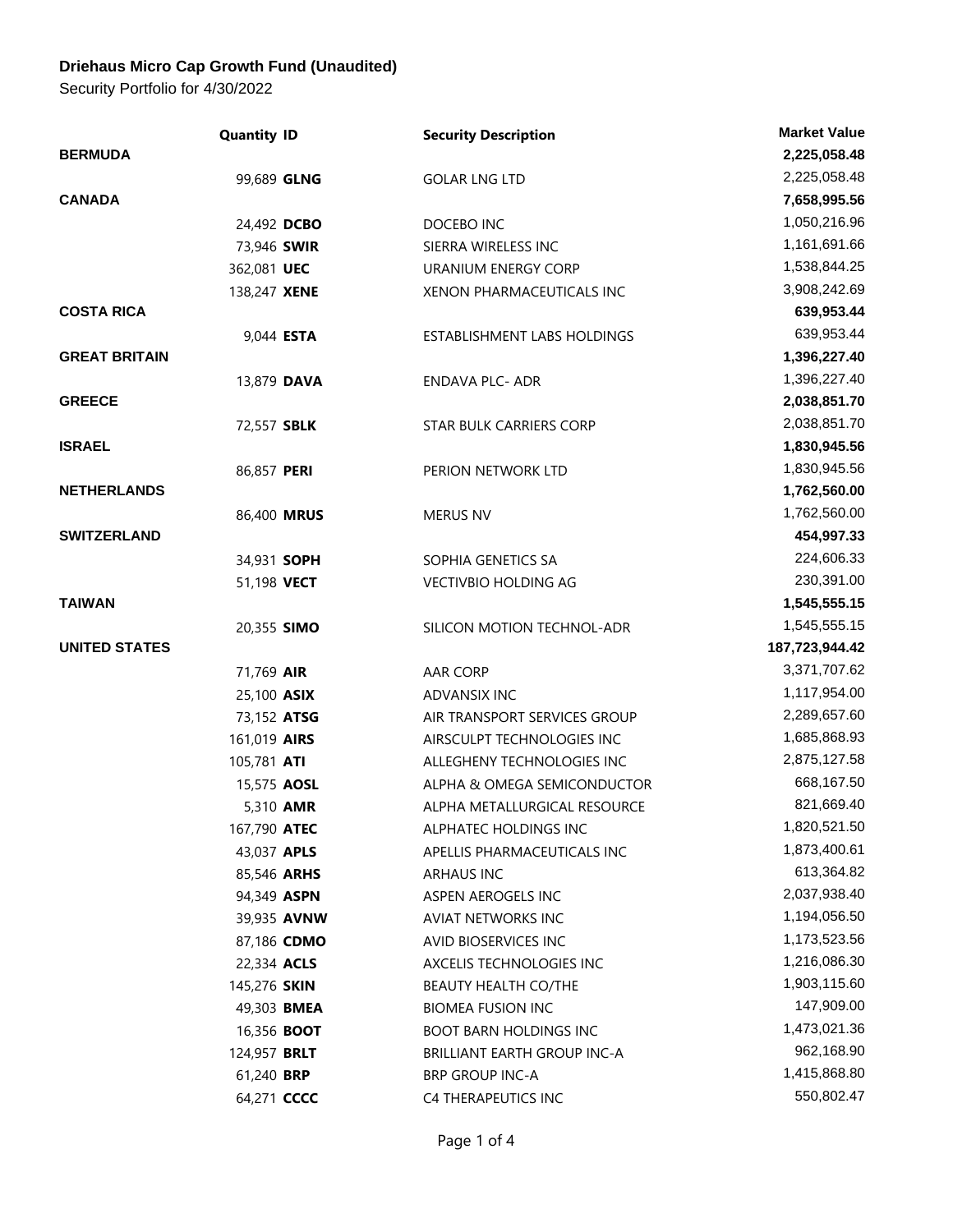| 23,693 CALX         |                     | <b>CALIX INC</b>                | 945,587.63                 |
|---------------------|---------------------|---------------------------------|----------------------------|
| 60,724 CRS          |                     | <b>CARPENTER TECHNOLOGY</b>     | 2,318,442.32               |
| 35,401 <b>CLDX</b>  |                     | <b>CELLDEX THERAPEUTICS INC</b> | 1,081,500.55               |
| 25,088 CELH         |                     | CELSIUS HOLDINGS INC            | 1,304,576.00               |
| 59,851 CNTA         |                     | CENTESSA PHARMACEUTICALS PLC    | 521,900.72                 |
| 137,826 <b>ECOM</b> |                     | <b>CHANNELADVISOR CORP</b>      | 1,999,855.26               |
| 32,238 CHEF         |                     | CHEFS' WAREHOUSE INC/THE        | 1,179,910.80               |
| 49,231 CINC         |                     | <b>CINCOR PHARMA INC</b>        | 1,171,205.49               |
| 59,532 CIVI         |                     | <b>CIVITAS RESOURCES INC</b>    | 3,489,765.84               |
| 76,357 CLNE         |                     | <b>CLEAN ENERGY FUELS CORP</b>  | 447,452.02                 |
| 42,659 CLFD         |                     | <b>CLEARFIELD INC</b>           | 2,484,033.57               |
| 53,705 CDXS         |                     | <b>CODEXIS INC</b>              | 646,071.15                 |
| 177,496 CRNX        |                     | CRINETICS PHARMACEUTICALS IN    | 3,606,718.72               |
| 160,953 CCRN        |                     | CROSS COUNTRY HEALTHCARE INC    | 3,016,259.22               |
| 17,631 CUTR         |                     | <b>CUTERA INC</b>               | 957,539.61                 |
| 106,857 <b>CYTK</b> |                     | <b>CYTOKINETICS INC</b>         | 4,260,388.59               |
| 70,687 PLAY         |                     | DAVE & BUSTER'S ENTERTAINMEN    | 3,216,258.50               |
|                     | 48,846 DAWN         | DAY ONE BIOPHARMACEUTICALS I    | 416,167.92                 |
| 72,581 DICE         |                     | DICE THERAPEUTICS INC           | 1,474,845.92               |
| 112,191 <b>NAPA</b> |                     | DUCKHORN PORTFOLIO INC/THE      | 2,178,749.22               |
| 13,644 DY           |                     | DYCOM INDUSTRIES INC            | 1,158,512.04               |
| 36,405 <b>ELEV</b>  |                     | ELEVATION ONCOLOGY INC          | 111,763.35                 |
| 18,978 ELF          |                     | ELF BEAUTY INC                  | 461,734.74                 |
| 298,983 UUUU        |                     | <b>ENERGY FUELS INC</b>         | 2,245,362.33               |
| 68,287 ERII         |                     | <b>ENERGY RECOVERY INC</b>      | 1,264,675.24               |
|                     | 34,575 <b>EQRXW</b> | EQRX INC - WARRANTS             | 34,920.75                  |
| 133,965 <b>EWCZ</b> |                     | EUROPEAN WAX CENTER INC-A       | 3,677,339.25               |
| 194,928 EVRI        |                     | <b>EVERI HOLDINGS INC</b>       | 3,383,950.08               |
| 74,301 <b>EXTR</b>  |                     | <b>EXTREME NETWORKS INC</b>     | 713,289.60                 |
| 17,733 FWRD         |                     | <b>FORWARD AIR CORP</b>         | 1,719,569.01               |
| 199,925 FLL         |                     | <b>FULL HOUSE RESORTS INC</b>   | 1,809,321.25               |
| 56,165 GDEN         |                     | <b>GOLDEN ENTERTAINMENT INC</b> | 2,693,673.40               |
| 61,661 GPRE         |                     | <b>GREEN PLAINS INC</b>         | 1,730,824.27               |
| 36,820 GBX          |                     | <b>GREENBRIER COMPANIES INC</b> | 1,572,582.20               |
| 35,779 HEES         |                     | H&E EQUIPMENT SERVICES INC      | 1,269,438.92               |
| 72,689 HRT          |                     | HIRERIGHT HOLDINGS CORP         | 1,256,792.81               |
| 48,111 IIIV         |                     | <b>13 VERTICALS INC-CLASS A</b> | 1,320,646.95               |
| 42,977 <b>IMGO</b>  |                     | IMAGO BIOSCIENCES INC           | 702,673.95                 |
| 21,750 PI           |                     | <b>IMPINJ INC</b>               | 1,071,405.00               |
| 41,805 IEA          |                     | INFRASTRUCTURE AND ENERGY AL    | 390,876.75                 |
| 25,521 <b>NOTV</b>  |                     | <b>INOTIV INC</b>               | 363,674.25<br>1,763,157.44 |
| 8,569 INSP          |                     | INSPIRE MEDICAL SYSTEMS INC     | 1,203,088.76               |
| 60,548 IMXI         |                     | INTERNATIONAL MONEY EXPRESS     | 1,416,500.26               |
| 18,497 <b>IPI</b>   |                     | INTREPID POTASH INC             | 1,884,901.90               |
| 136,094 ISEE        |                     | <b>IVERIC BIO INC</b>           | 1,374,231.50               |
| 74,890 KRT          |                     | KARAT PACKAGING INC             | 1,743,504.10               |
| 34,745 KRUS         |                     | KURA SUSHI USA INC-CLASS A      |                            |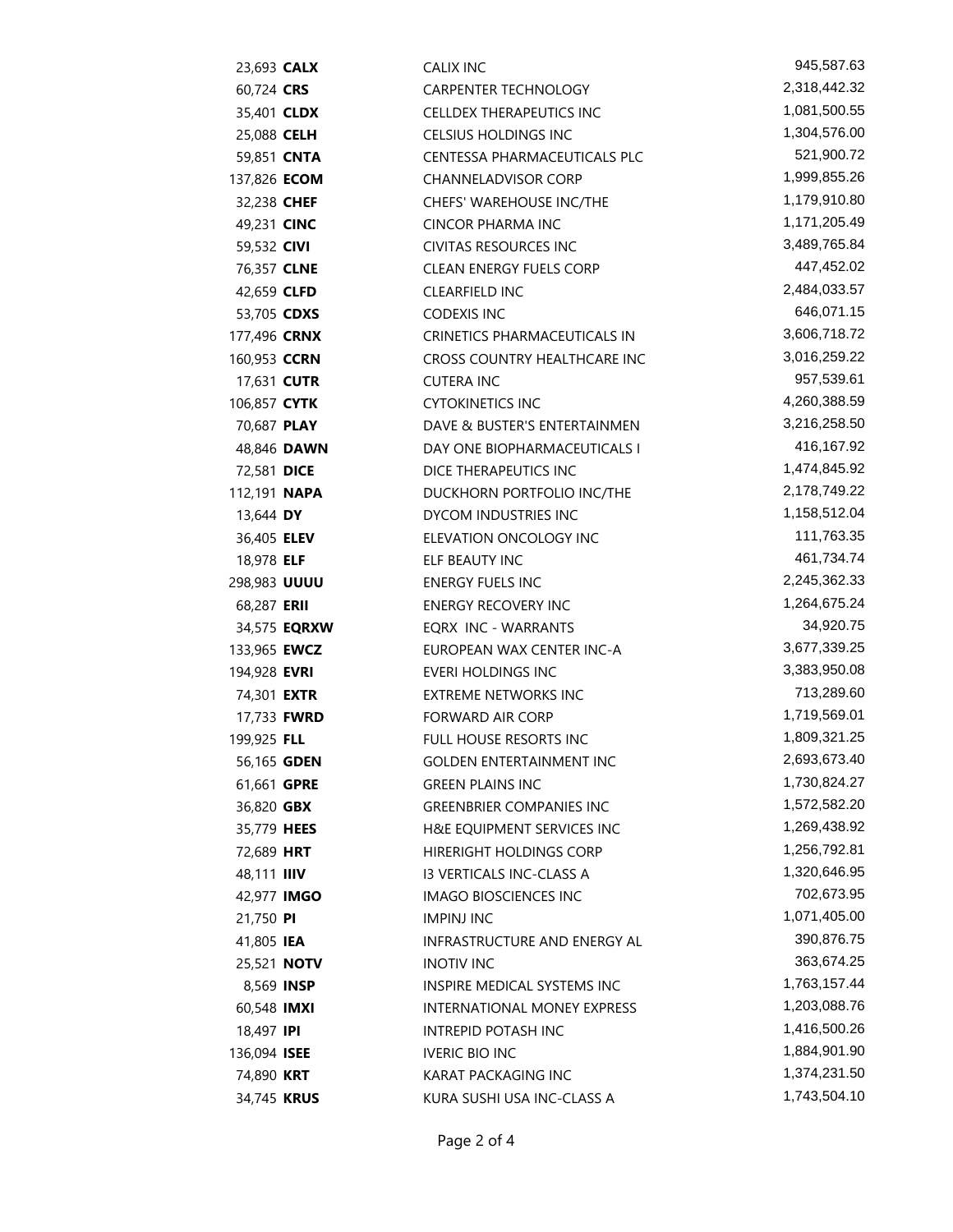| 41,528 LNTH         |                    | LANTHEUS HOLDINGS INC               | 2,757,874.48 |
|---------------------|--------------------|-------------------------------------|--------------|
| 76,983 LIND         |                    | LINDBLAD EXPEDITIONS HOLDING        | 1,178,609.73 |
| 74,776 LQDT         |                    | LIQUIDITY SERVICES INC              | 1,078,269.92 |
| 17,667 LOB          |                    | LIVE OAK BANCSHARES INC             | 747,844.11   |
| 17,836 LOVE         |                    | LOVESAC CO/THE                      | 781,930.24   |
| 13,374 MMI          |                    | MARCUS & MILLICHAP INC              | 599,021.46   |
|                     | 88,576 MTDR        | <b>MATADOR RESOURCES CO</b>         | 4,324,280.32 |
|                     | 11,401 MGRC        | <b>MCGRATH RENTCORP</b>             | 951,527.46   |
| 28,185 CASH         |                    | META FINANCIAL GROUP INC            | 1,230,275.25 |
| 30,115 MCB          |                    | <b>METROPOLITAN BANK HOLDING CO</b> | 2,681,740.75 |
| 31,907 MGPI         |                    | MGP INGREDIENTS INC                 | 2,914,066.31 |
| 18,232 MCRI         |                    | MONARCH CASINO & RESORT INC         | 1,278,974.80 |
| 61,949 MEG          |                    | MONTROSE ENVIRONMENTAL GROUP        | 2,810,626.13 |
|                     | 15,226 MORF        | MORPHIC HOLDING INC                 | 461,500.06   |
| 35,088 MOV          |                    | MOVADO GROUP INC                    | 1,262,115.36 |
| 10,391 <b>NBR</b>   |                    | NABORS INDUSTRIES LTD               | 1,606,656.42 |
| 11,946 <b>NXRT</b>  |                    | NEXPOINT RESIDENTIAL                | 1,065,105.36 |
| 134,049 NEX         |                    | NEXTIER OILFIELD SOLUTIONS I        | 1,478,560.47 |
| 73,020 NUVL         |                    | NUVALENT INC-A                      | 751,375.80   |
| 18,623 NVEE         |                    | <b>NV5 GLOBAL INC</b>               | 2,231,035.40 |
| 40,734 OPRX         |                    | <b>OPTIMIZERX CORP</b>              | 1,145,032.74 |
| 14,865 PLMR         |                    | PALOMAR HOLDINGS INC                | 809,399.25   |
| 95,263 PTEN         |                    | PATTERSON-UTI ENERGY INC            | 1,566,123.72 |
| 176,335 PFMT        |                    | PERFORMANT FINANCIAL CORP           | 403,807.15   |
| 72,545 PETQ         |                    | PETIQ INC                           | 1,443,645.50 |
| 38,750 PHR          |                    | PHREESIA INC                        | 886,600.00   |
| 393,334 PLYA        |                    | PLAYA HOTELS & RESORTS NV           | 3,713,072.96 |
| 48,714 PTLO         |                    | PORTILLO'S INC-CL A                 | 1,014,712.62 |
| 47,998 PRCT         |                    | PROCEPT BIOROBOTICS CORP            | 1,706,808.88 |
| 40,470 RDNT         |                    | <b>RADNET INC</b>                   | 789,165.00   |
| 82,906 ROCC         |                    | RANGER OIL CORP-A                   | 2,640,556.10 |
| 50,873 <b>PACK</b>  |                    | RANPAK HOLDINGS CORP                | 767,164.84   |
| 91,559 RGF          |                    | REAL GOOD FOOD CO INC/THE           | 655,562.44   |
| 138,132 <b>RLAY</b> |                    | <b>RELAY THERAPEUTICS INC</b>       | 3,291,685.56 |
| 106,220 SPNE        |                    | SEASPINE HOLDINGS CORP              | 988,908.20   |
| 59,310 SHYF         |                    | Shyft Group Inc/The                 | 1,510,625.70 |
| 53,471 SIBN         |                    | SI-BONE INC                         | 1,068,350.58 |
| 31,702 SKY          |                    | Skyline Champion Corp               | 1,618,070.08 |
| 67,049 SGH          |                    | SMART GLOBAL HOLDINGS INC           | 1,519,330.34 |
| 162,498 <b>SOVO</b> |                    | SOVOS BRANDS INC                    | 2,453,719.80 |
|                     | 63,074 <b>SWTX</b> | SPRINGWORKS THERAPEUTICS INC        | 2,706,505.34 |
| 16,969 LRN          |                    | <b>STRIDE INC</b>                   | 666,881.70   |
| 214,718 TELL        |                    | <b>TELLURIAN INC</b>                | 1,069,295.64 |
| 127,489 THRN        |                    | THORNE HEALTHTECH INC               | 854,176.30   |
| 93,068 TMST         |                    | <b>TIMKENSTEEL CORP</b>             | 1,923,715.56 |
| 57,475 TWI          |                    | TITAN INTERNATIONAL INC             | 796,603.50   |
| 54,733 TMCI         |                    | TREACE MEDICAL CONCEPTS INC         | 1,072,766.80 |